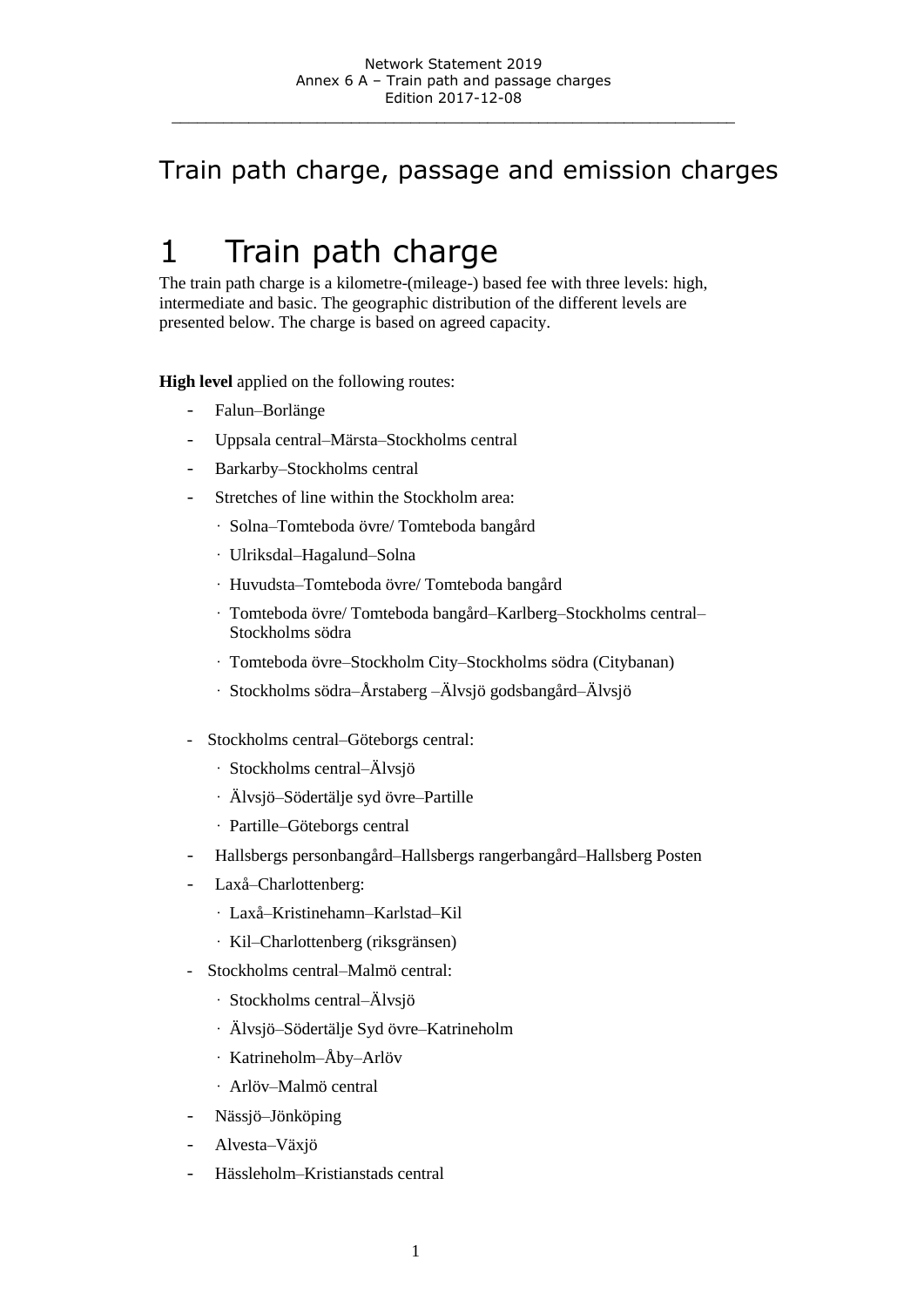- Sävedalen–Sävenäs rangerbangård–Göteborg Sävenäs
- Älvängen–Göteborg Marieholm–Göteborg Kville–Pölsebo–Skandiahamnen
- Olskroken–Gubbero
- Olskroken–Göteborg Marieholm–Göteborg Kville–Pölsebo–Skandiahamnen
- Göteborg Olskroken–Älvängen
- Göteborgs central–Almedal
- Almedal–Halmstad
- Torebo–Falkenbergs godsstation
- Helsingborgs godsbangård–Åstorp
- Ängelholm–Helsingborgs central–Landskrona östra–Kävlinge–Lund
- Lund–Malmö central
- Helsingborgs godsbangård–Åstorp
- Malmö central–Triangeln–Hyllie–Lernacken
- Arlöv–Malmö godsbangård
- Fosieby–Svågertorp
- Lockarp–Svågertorp–Hyllie
- Fosieby–Svågertorp
- Svågertorp–Lernacken
- Lernacken–Peberholmen
- -

**Intermediate level** applied on the following routes:

- Råtsi–Svappavara
- Riksgränsen-Buddbyn–Boden (including Kiruna malmbangård–Peuravaara and Gällivare–Koskullskulle)
- Boden-Luleå
- Boden–Nyfors–Bastuträsk–Hällnäs–Vännäs
- Vännäs–Umeå–Gimonäs-Holmsund
- Gimonäs–Örnsköldsvik–Västeraspby
- Västeraspby–Härnösand–Sundsvall
- Sundsvall–Gävle central
- Gävle central–Uppsala central
- Vännäs–Mellansel–Forsmo–Långsele–Bräcke
- Bräcke–Ånge–Bollnäs–Ockelbo–Strömsbro/Gävle central
- Ånge-Ånge godsbangård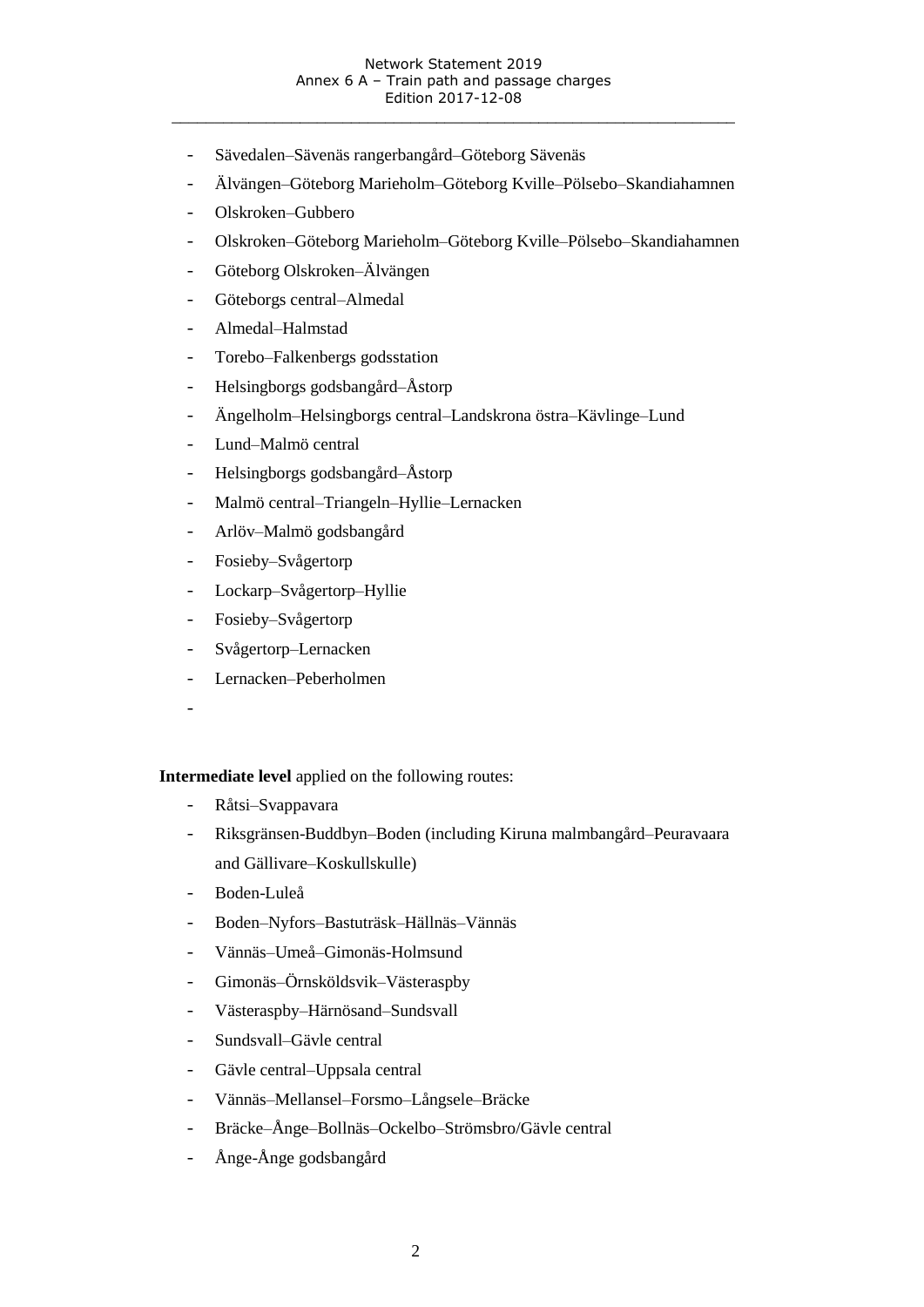- Ockelbo–Storvik
- Fliskär-Gävle central-Gävle godsbangård
- Gävle central-/Gävle godsbangård–Storvik
- Storvik–Avesta Krylbo–Fagersta–Frövi
- Storvik–Falun
- Borlänge–Ludvika–Ställdalen–Frövi (Silverhöjdsspåret via Grängesberg Malmbangård and Hörkenspåret Grängesberg–Ställdalen)
- Borlänge–Avesta Krylbo–Sala–Uppsala
- Sala–Tillberga–Västerås norra
- Västerås central-Västerås norra–Bålsta-Barkarby
- Västerås central–Kolbäck–Valskog–Arboga–Jädersbruk–Hovsta
- Jädersbruk–Frövi
- Snyten–Kolbäck
- Fagersta–Ängelsberg
- Kolbäck–Rekarne
- Frövi–Hovsta–Örebro–Hallsberg–Mjölby
- Skymossen- Hallsbergs rangerbangård/Hallsbergs personbangård,
- Älvsjö–Nynäshamn
- Flemingsberg–Södertälje hamn–Södertälje centrum
- Södertälje syd övre (south upper)–Eskilstuna–Rekarne–Valskog
- Åkers Styckebruk–Grundbro
- Eskilstuna–Flen
- Linköping–Bjärka Säby
- Kil–Öxnered
- Kornsjö–Skälebol
- Vänersborg–Öxnered
- Öxnered-Älvängen
- Falköping–Jönköping
- Jönköping–Vaggeryd–Värnamo
- Uddevalla–Stenungsund -Göteborg Kville
- Almedal–Borås
- Borås–Värnamo–Alvesta
- Växjö–Kalmar central
- Emmaboda–Karlskrona central
- Eldsberga–Markaryd–Hässleholm
- Älmhult–Olofström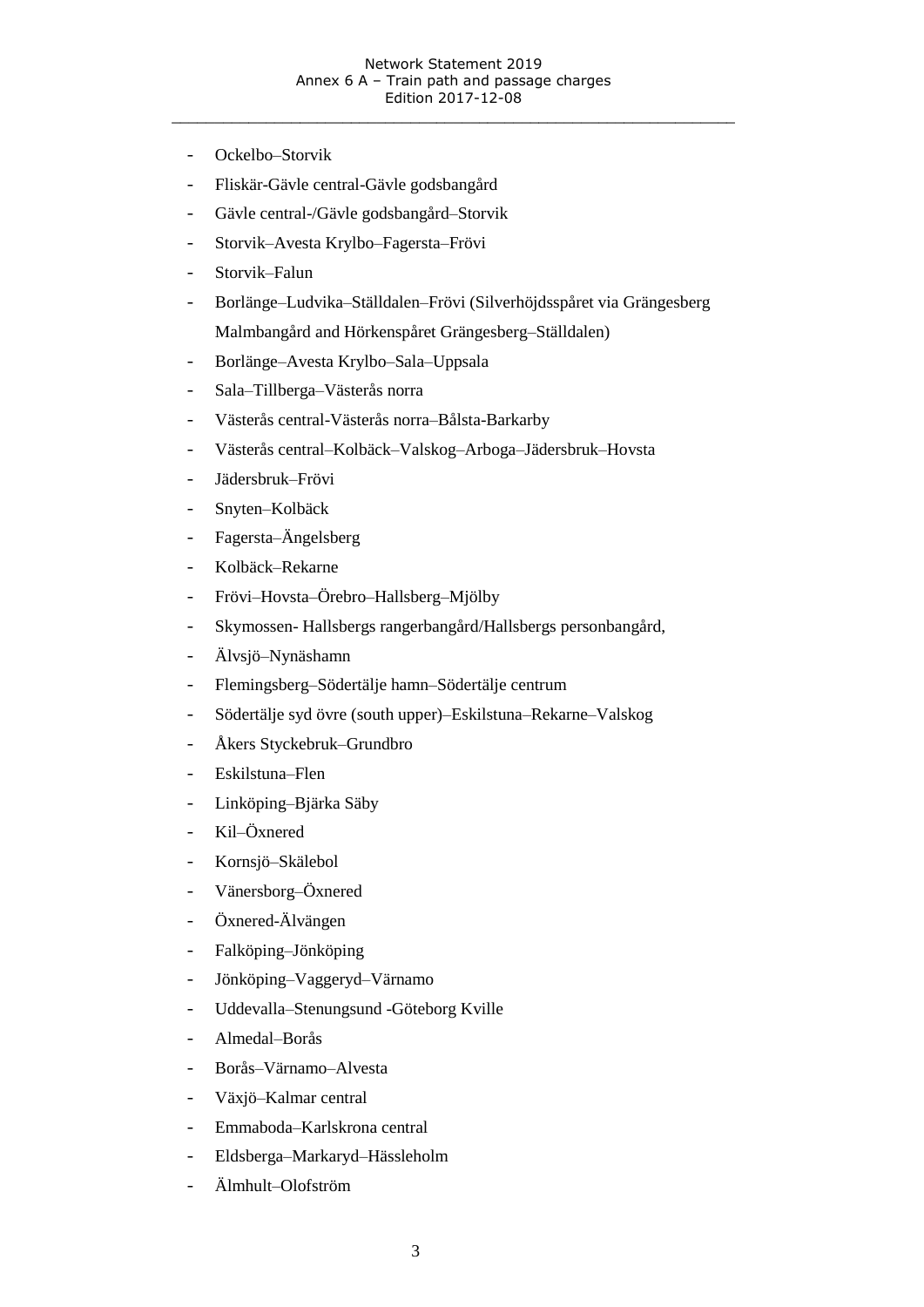- Halmstad–Båstad–Ängelholm
- Ängelholm–Åstorp–Teckomatorp–Eslöv
- Åstorp–Hässleholm
- Kristianstads central–Gullberna (Karlskrona)
- Helsingborg godsbangård- Teckomatorp–Kävlinge–Flädie–Arlöv
- Malmö central/Malmö godsbangård–Östervärn–Fosieby–Lockarp
- Lockarp–Trelleborg
- Lockarp–Ystad–Simrishamn

**Base level** applies for the network in general.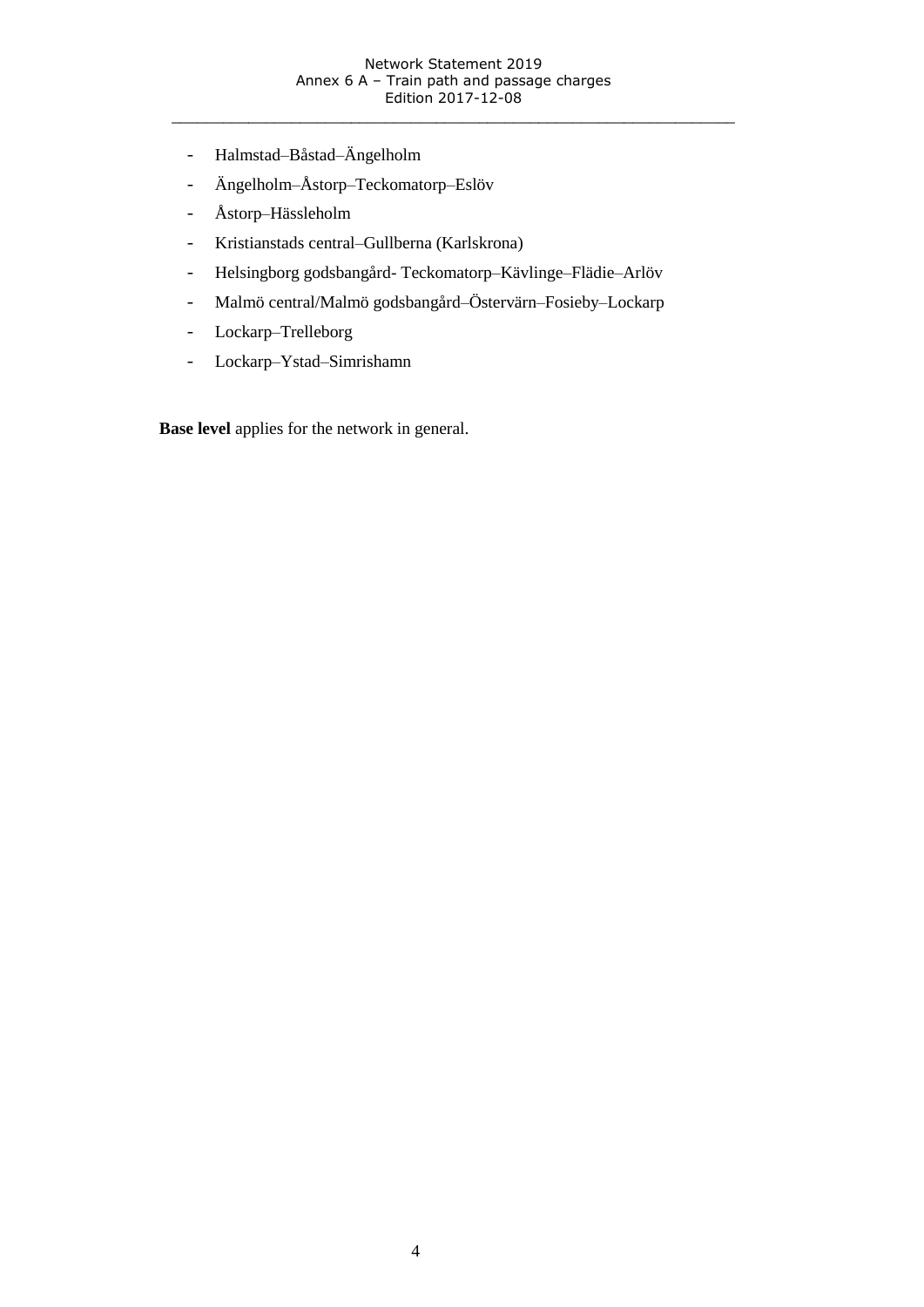#### Network Statement 2019 Annex 6 A – Train path and passage charges Edition 2017-12-08



The Swedish Transport Administration has developed a simulation system to calculate the Administrations charges for railway transports. In the system it is possible to calculate the train paths charges between given stations. The calculator system is a web application and is available via <https://jvk.trafikverket.se/>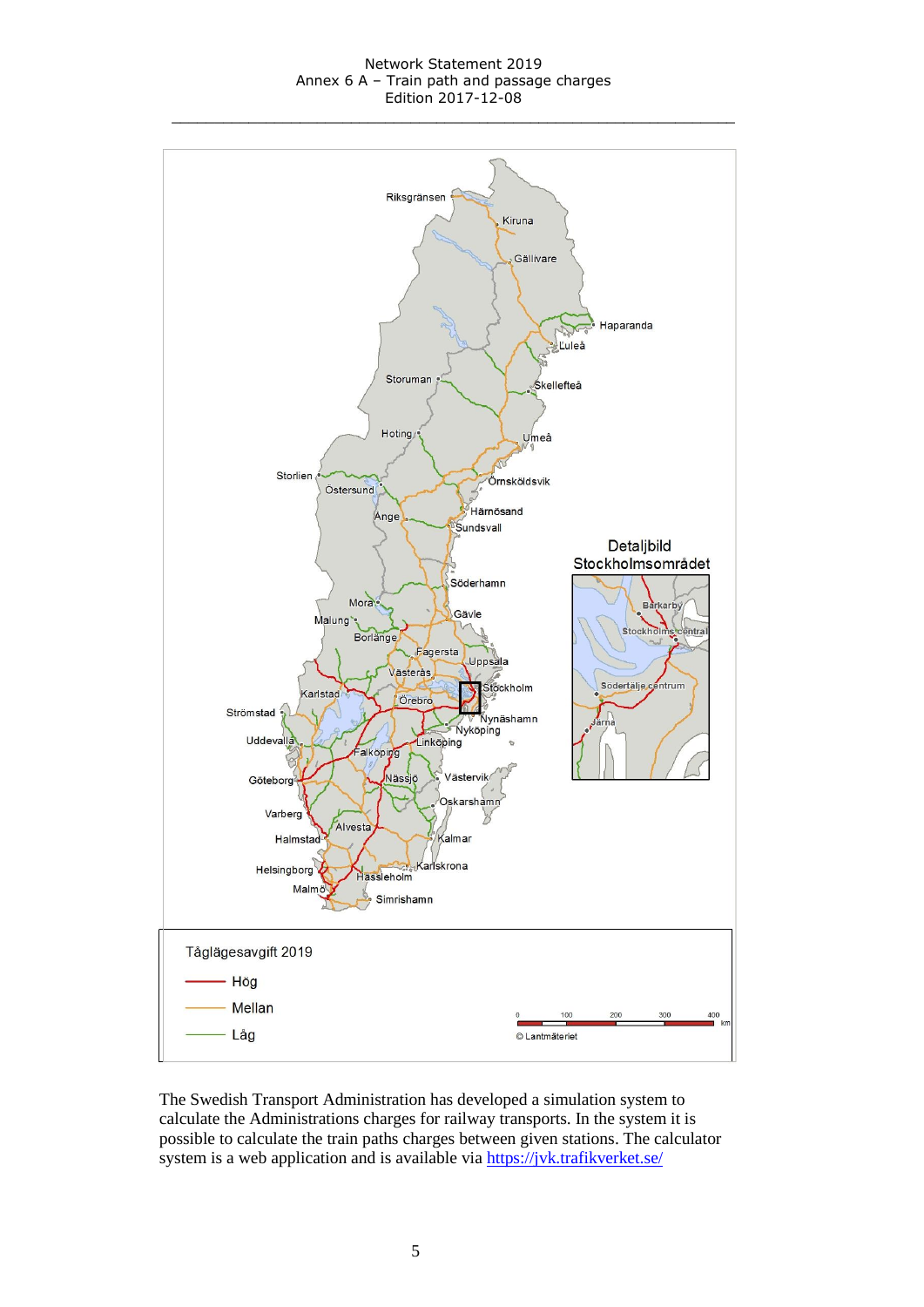# 2 Passage charge

Passage charge is imposed for the allocated train paths on parts of the railway network in Stockholm, Göteborg and Malmö on weekdays, Monday-Friday, 06.00–09.00 and 15.00–18.00

### 2.1 Example Stockholm

In Stockholm, a charge is levied for:

- Ulriksdal–Skavstaby (area F)
- Huvudsta–Barkaby (area G).
- Flemingsberg–Björnkulla–Malmsjö–Södertälje Syd övre (south upper)-Järna– Gnesta (area H)

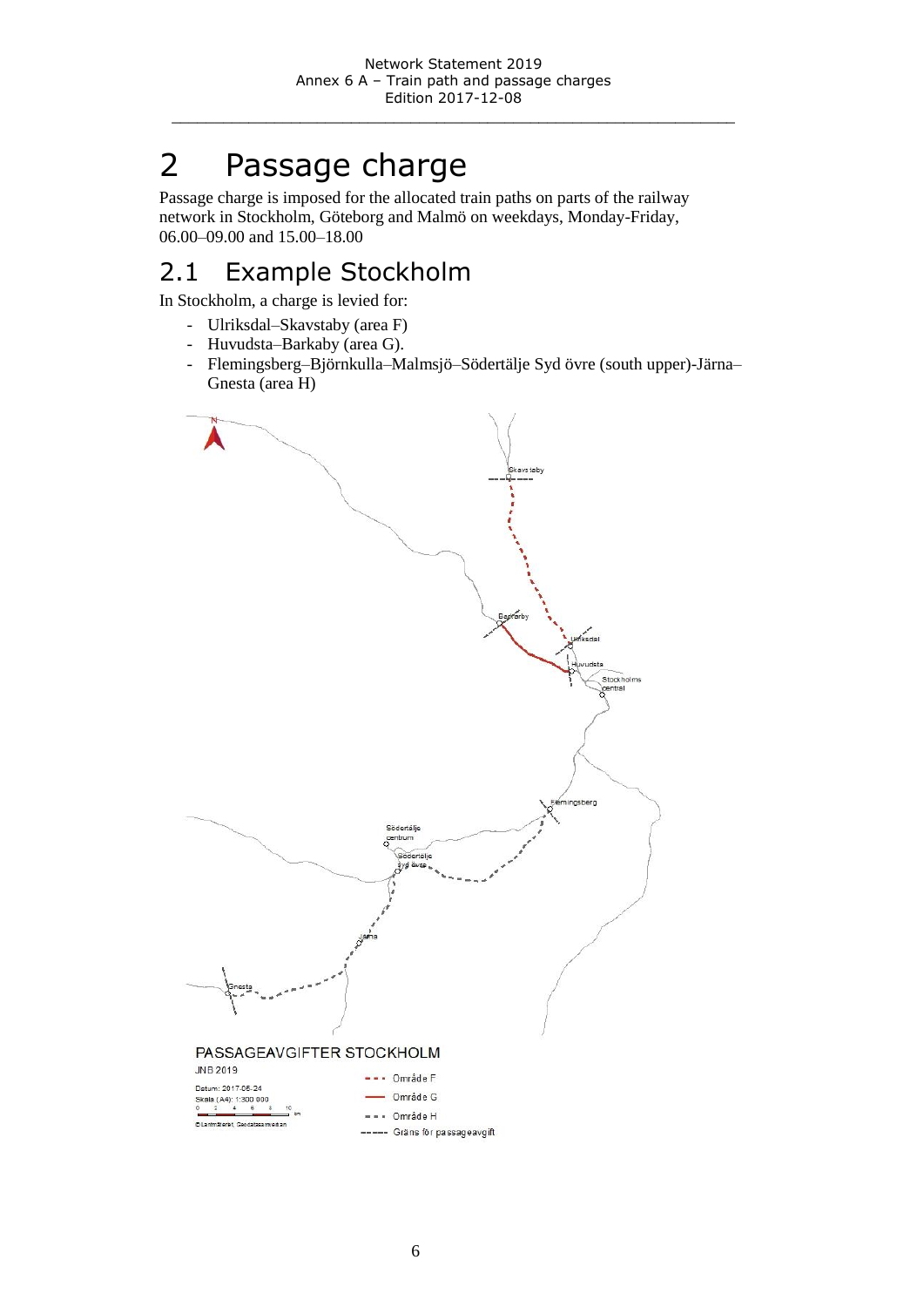Examples for Stockholm:

- 1. A train from Uppsala runs to Norrköping through Stockholms central. The train runs via Skavstaby at 6.15 on a non-holiday weekday and will be charged a passage charge (Skavstaby - Ulriksdal). The train comes to Stockholm Central and at 6.30 drives continues towards Norrkoping via Flemingsberg – Björnkulla – Malmsjö – Södertälje Syd övre (south upper), and is charged an additional passage charge (area H). The train continues from Södertälje via Nyköping. *A total of 2 x passage charges for the train path.*
- 2. A train from Falun drives towards Stockholms central. The train passes Skavstaby at 15.40 on a non-holiday weekday and will be charged a passage charge (Skavstaby - Ulriksdal). *1 (one) passage charge for the train path.*
- 3. The train path in example 2 has turned around at Stockholms central and will run a new train path to Falun at 16.05 the same day. At 16.05 on departure, a passage charge will be levied (Skavstaby - Ulriksdal). *1 (one) passage charge for the train path.*
- 4. A train from Falun drives towards Stockholms central. The train passes Karlberg at 17.40 on a non-holiday weekday and will be charged a passage charge (Karlberg–Stockholms central). *1 (one) passage charge for the train path.*
- 5. A train from Gävle drives to Linköping via Stockholm Central. The train runs via Skavstaby at 17.55 on a non-holiday weekday and will be charged a passage charge (Skavstaby -Ulriksdal). The train arrives at Stockholm Central at 18.00 and at 18.05 it leaves for Linköping via area H. A passage charge will not be levied because the train will not be operated in the area for the train path within the time when the passage charge is levied. *1 (one) passage charge for the train path.*
- 6. A train from Uppsala drives towards Stockholm Central. The train passes Skavstaby at 15.08 on a non-holiday weekday and will be charged a passage charge (Skavstaby - Ulriksdal). Passengers alight at Stockholm Central. *1 (one) passage charge for the train path.*
- 7. A train from Gothenburg drives towards Stockholm Central. The train passes Gnesta at 15.08 on a non-holiday weekday. The train passes Södertälje South at 15.25. A passage charge is charged for area H. The passengers alight at Stockholm Central.

*1 (one) passage charge for the train path.*

8. A train from Västerås drives towards Stockholm Central. The train passes Barkarby 07:00 on a non-holiday weekday and will be charged a passage charge (Huvudsta – Barkarby). The passengers alight at Stockholm Central. *1 (one) passage charge for the train path.*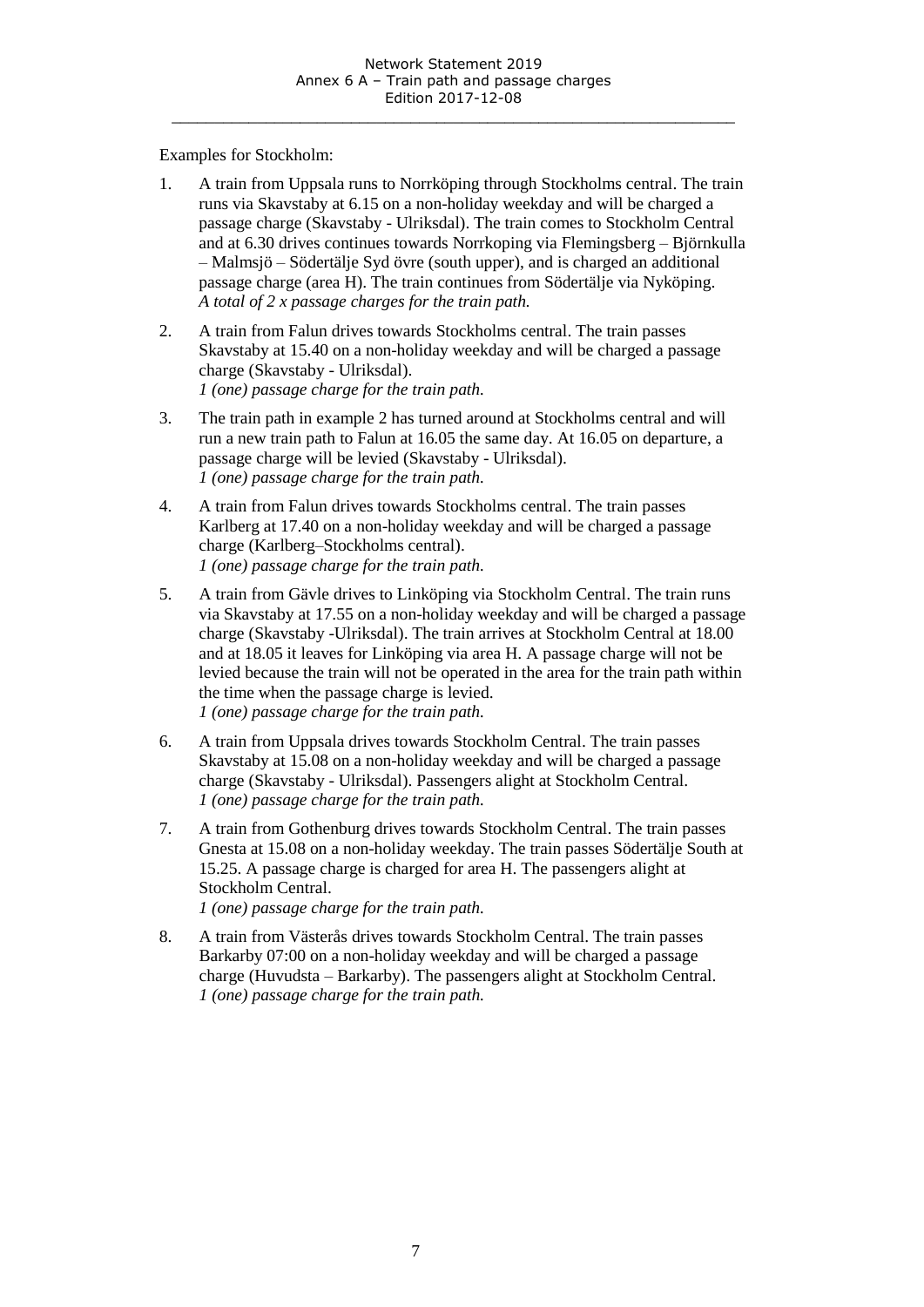#### 2.2 Example Gothenburg

In Gothenburg, a charge is made for all the tracks in an area limited by the "Boundary for passage charge" at Floda, Almedal, Göteborg Kville, Göteborgs Marieholm and Sävenäs marshalling yards (area C).



Examples for Gothenburg:

- 1. A train from Stockholm is on its way towards Göteborgs central. The train runs via Floda 6.30 a non-holiday weekday. A passage charge is levied as the train passes Floda (Floda–Göteborgs central). *1 (one) passage charge for the train path.*
- 2. A train from Malmö is on its way to the port of Gothenburg. The train passes Almedal 8.50 and proceeds to the port of Gothenburg via Gubbero, Olskroken and Göteborg Kville. A passage charge is levied (Almedal– Göteborg Kville). *1 (one) passage charge for the train path.*
- 3. A train runs from Sävenäs marshalling yards 8.45 a non-holiday weekday and a passage charge will be levied. The train runs to the port of Gothenburg. *1 (one) passage charge for the train path.*

#### 2.3 Example Malmö

In Malmo, the charge is levied for

- all tracks in an area limited by the "Boundary for passage charge" at Lund and Malmö Central (area D). For Malmö godsbangård/central-Östervärn will no charge be levied
- Malmö Central–Svågertorp and Lernacken (area E).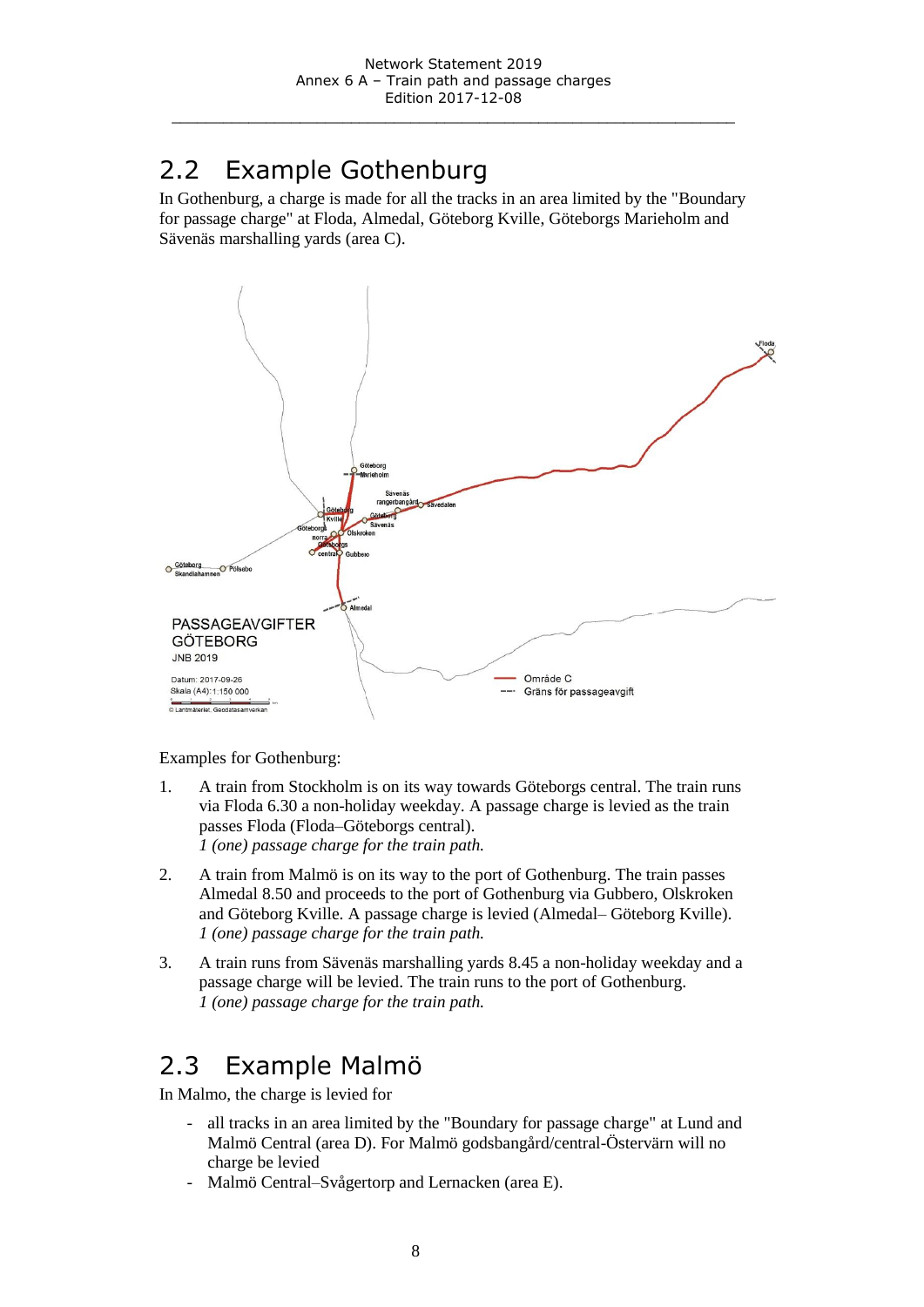If both areas D and E are used, a maximum of two passage charges will be levied per agreed train path.



Examples for Malmo:

1. A train from Stockholm is on its way to Lernacken. The train runs via Lund 7.30 a non-holiday weekday. A passage charge is levied when the train passes Lund (Lund – Malmö Central). The train runs towards Malmo Central, where it continues to the City Tunnel at 8.00. As it passes Malmö Central on the way to the City Tunnel, a further charge is levied (Malmö Central – Lernacken). *A total of 2 x passage charges for the train path.*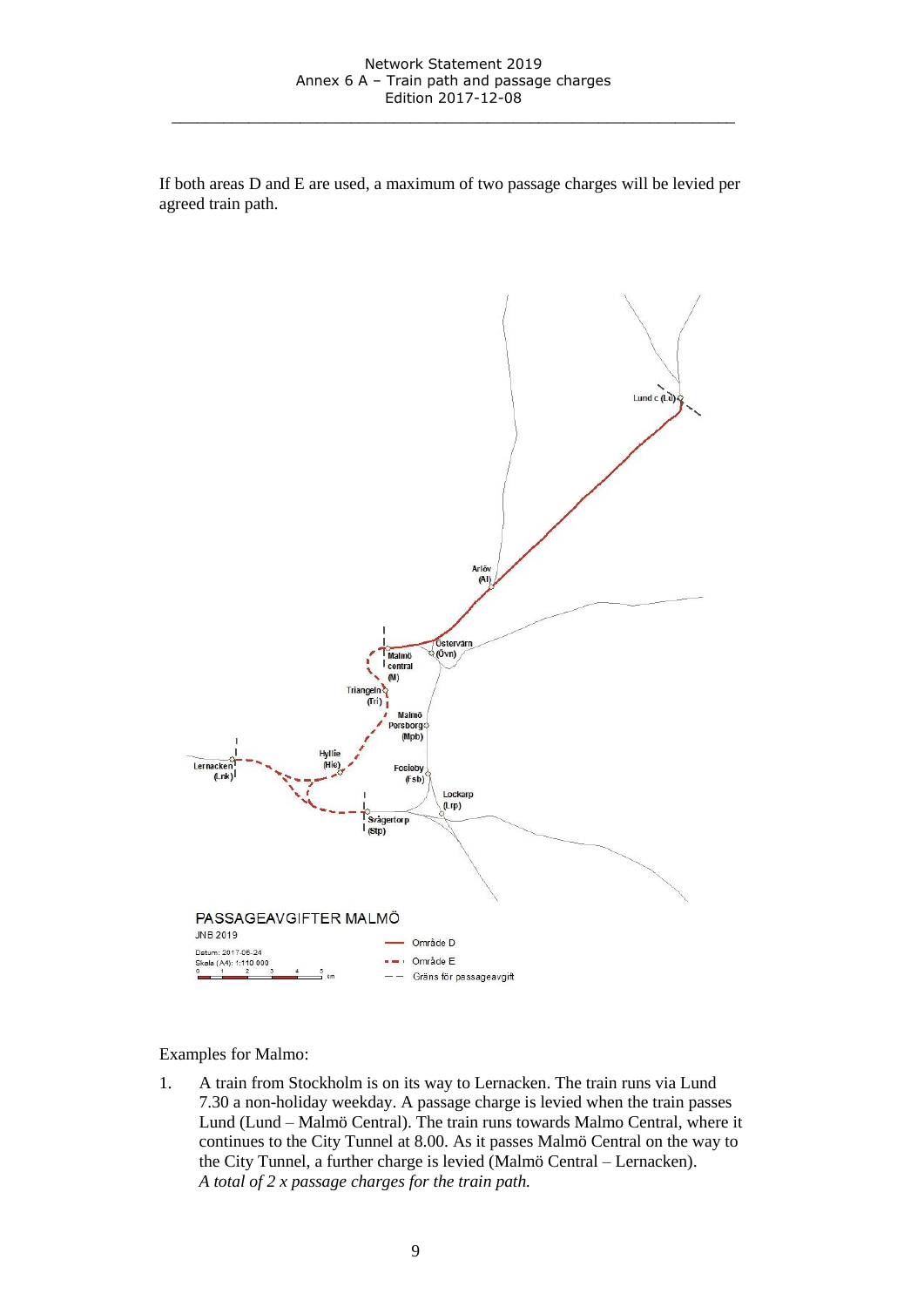- 2. A train from Gothenburg is on its way to Lernacken. The train runs via Lund 7.30 a non-holiday weekday. A passage charge is levied when the train passes Lund (Lund–Malmö central). The train runs to via Östervärn - Fosieby towards Svågertorp and where it passes Lernacken at 8.00. *2 (two) passage charges for the train path.*
- 3. A train starts from Malmö godsbangård and drives towards Trelleborg. The train departs 16.05 a non-holiday weekday. No passage charge is levied for the train path on the route Malmö godsbangård - Östervärn, not included in area D.

### 3 Emission charge

The emissions charge reflects the socioeconomic costs in terms of environmental and health effects that one additional train movement gives rise to - the costs of discharging carbon dioxide, nitrogen oxides, sulphur dioxide, hydrocarbons and particles. The size of the charge depends on the engine's environmental class and the quantity of fuel consumed.

| <b>Emission</b> fees                                                | Fee compression-ignition<br>engines |                | Fee spark-ignition engines |                |
|---------------------------------------------------------------------|-------------------------------------|----------------|----------------------------|----------------|
|                                                                     | $SEK/l$ itre $(1)$                  | $SEK/m^{3(2)}$ | $SEK/l$ itre $(1)$         | $SEK/m^{3(2)}$ |
| Diesel-powered locomotive, base                                     | 3,20                                | 3,76           | 2,14                       | 2,71           |
| Diesel locomotive, environmentally<br>classed stage III A           | 2,07                                | 2,43           | 2,07                       | 2,43           |
| Diesel locomotive, environmentally<br>classed stage III B           | 1,66                                | 1,95           | 1,66                       | 1,95           |
| Diesel-powered multiple-unit trains,<br>base                        | 3,13                                | 3.68           | 2,07                       | 2,62           |
| Diesel multiple-unit trains,<br>environmentally classed stage III A | 1,72                                | 2,02           | 1,72                       | 2,02           |
| Diesel multiple-unit trains,<br>environmentally classed stage III B | 1,42                                | 1,66           | 1,42                       | 1,66           |

For engine-powered vehicles, the emission fee is levied as below.

 $1$  Liquid fuel

<sup>2</sup> Gaseous fuel

The amount of litres of diesel fuel used must be reported for all the traffic that takes place on the Swedish Transport Administration's rail network, not just the consumption that takes place when using a train path. For eco-certified vehicles, the vehicle number and amount of diesel fuel in litres consumed per vehicle must be stated on the declaration.

Following examples illustrate how the fee can be calculated.